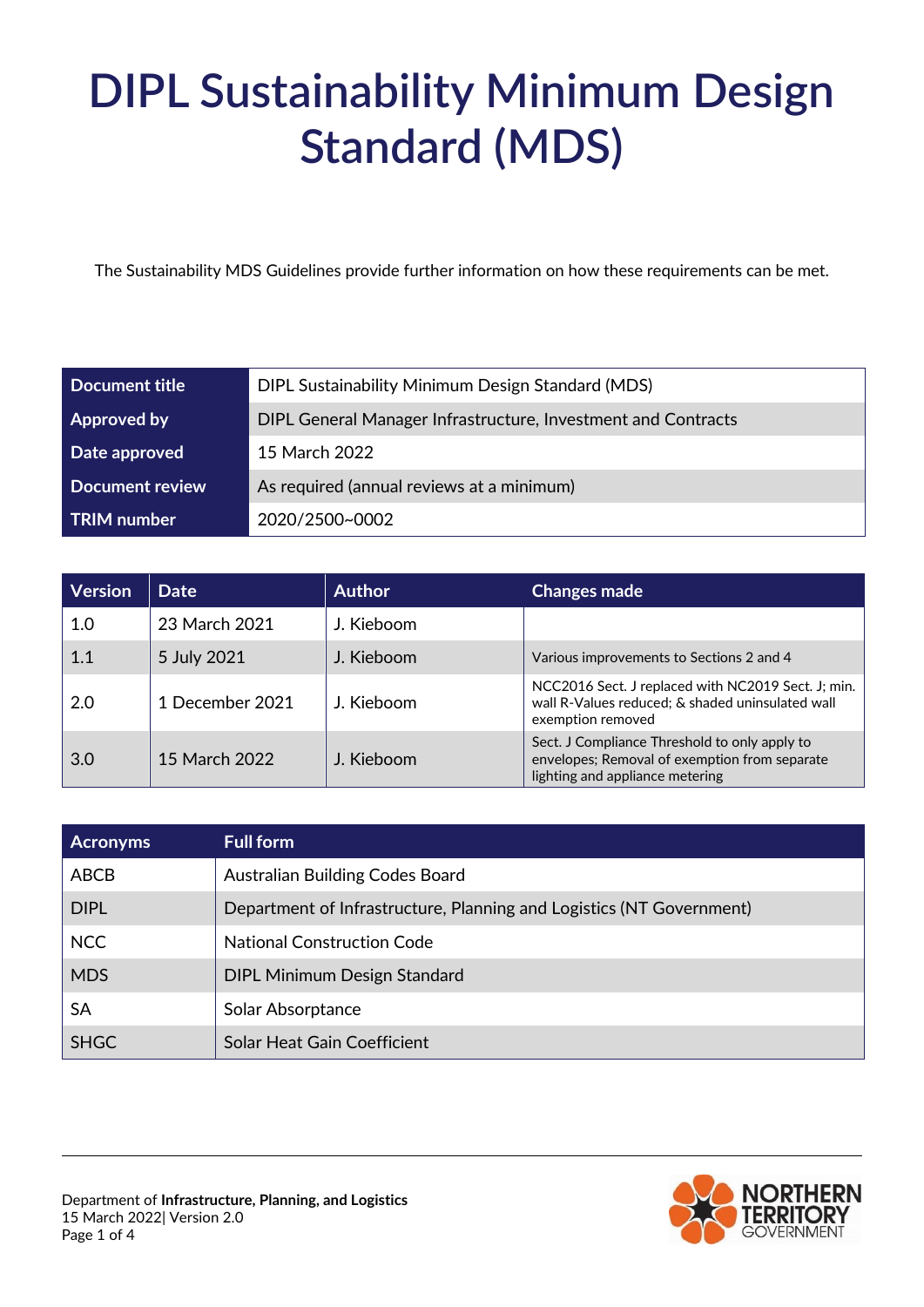#### 1.0 Scope

- **1.1** This standard currently applies to non-residential (NCC Class 3 9) NT Government owned building:
	- Envelope designs of new or extended conditioned spaces; and
	- New or extended conditioned envelopes and related mechanical, electrical and hydraulics building services designs where National Construction Code (NCC) Section J compliance is required.

The building envelope is made up of parts of a building's fabric that separate artificially heated or cooled spaces from:

- The exterior of the building; or
- Other spaces that are not artificially heated or cooled.

#### **2.0 Building Works Requiring NCC Section J Compliance**

- 2.2.1 All building services in new or extended building envelopes shall comply with NCC2019 Sections J5-J8 including the J7 referral to section Part B2 of NCC Volume Three — Plumbing Code of Australia.
- **2.1.2** The NCC Section J Compliance Threshold applies to new building envelopes:
	- Where the project total value is at or over \$3 million; or
	- For buildings required to air conditioned 24/7; or
	- With new conditioned floor area over 750 m<sup>2</sup>.
- **2.2** Projects that meet the NCC Section J Compliance Threshold shall comply with:
	- Sections J1-J4 of the 2019 NCC; and
	- Clauses 4.1 (Orientation), 4.5 (24/7 Blockwork Walls) and 4.7 (Glazing Shading) of this Sustainability Minimum Design Standard.

Have compliance with Section J verified at each design review by a report by an Ecologically Sustainable Development (ESD) consultant/expert.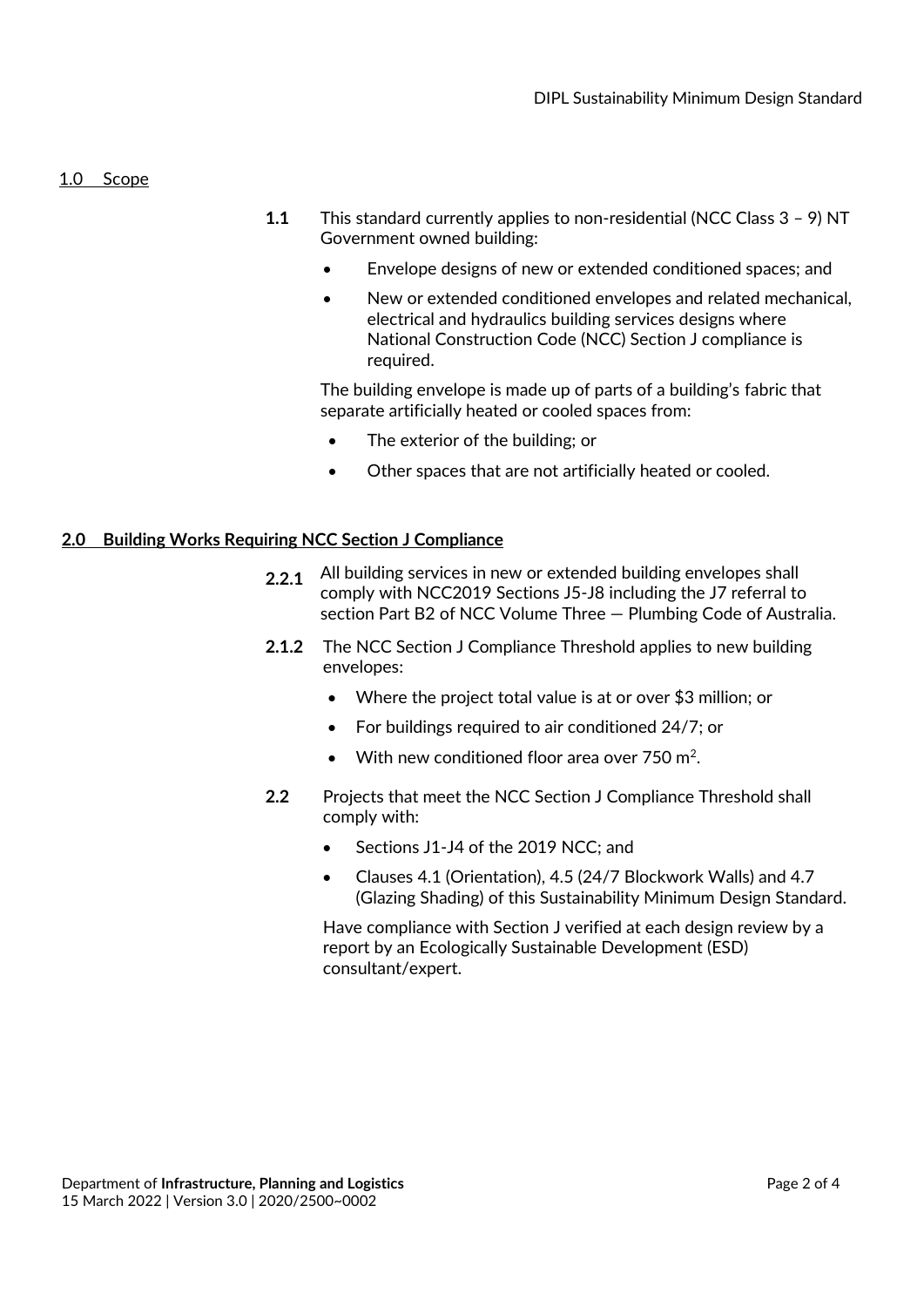## **3.0 Building Works That Do Not Require NCC Section J Compliance**

**3.1** All building envelope works that do not require NCC Section J compliance shall comply with the following requirements.

### **4.0 Building Envelope Requirements**

| Orientation              | 4.1   | Building long walls are to face north and south $(+/- 22.5$ degrees).                                                                                                                                                                                                                                                                                                       |
|--------------------------|-------|-----------------------------------------------------------------------------------------------------------------------------------------------------------------------------------------------------------------------------------------------------------------------------------------------------------------------------------------------------------------------------|
| Roofs                    | 4.2.1 | Light coloured (Solar Absorptance (SA) $\lt/$ = 0.45), unventilated, with a<br>minimum total roof R-Value of 3.7.                                                                                                                                                                                                                                                           |
|                          | 4.2.2 | For pitched roofs with flat ceilings, this is to be achieved using a<br>AS4200.1 heavy duty Class 1 vapour barrier (top, refer to DIPL vapour<br>barrier design drawings), R2.5 (minimum) perforated foil faced blanket<br>(perf. foil facing down) and insulation spacing system ('roof raisers') –<br>unless prevented by building height or other physical restrictions. |
|                          | 4.2.3 | Ceiling insulation is only to be used to meet Sustainability<br>requirements with approval of the DIPL Principal's Representative.                                                                                                                                                                                                                                          |
| All External Walls       | 4.3   | All walls to be light to medium coloured ( $SA < 0.6$ ).                                                                                                                                                                                                                                                                                                                    |
| <b>Steel Frame Walls</b> | 4.4   | Minimum R-Value 0.2 thermal breaks and total wall R-Value of 1.0.                                                                                                                                                                                                                                                                                                           |
| 24/7 Blockwork Walls     | 4.5   | All external blockwork walls in 24 hour air conditioned buildings shall<br>have an external AS4200.1 heavy duty Class 1 vapour barrier.                                                                                                                                                                                                                                     |
| All Blockwork Walls      | 4.6   | A minimum total wall R-Value of 1.0.<br>Or<br>Meet NCC 2019 Section J1.5 requirements.                                                                                                                                                                                                                                                                                      |